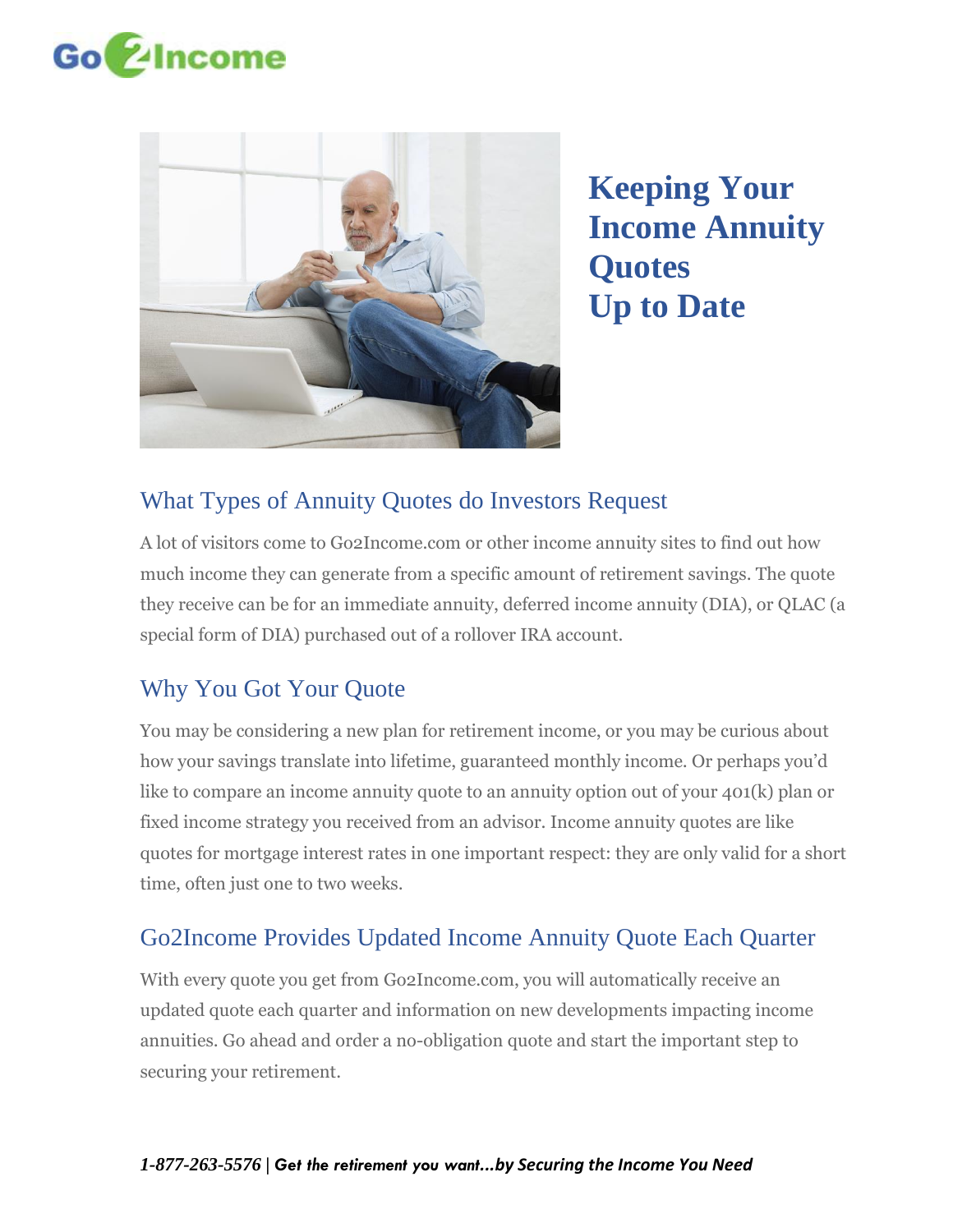

# Why Updating Your Quotes Can be Helpful

Remembering to update your quotes every so often keeps you current on changing market conditions that might have an effect on your own plan. Interest rates never stay in one place, and their movement can affect your potential income in many ways. You might think that news about interest rates won't matter to you if you're not looking to take out a mortgage. But if interest rates have risen since you last checked, the income annuities that you can buy with your savings today probably will also produce more money every year.

### *Interest Rates Go Up*

If interest rates have risen since you last checked, the income annuities that you can buy with your savings today probably will also produce more money every year.

### *Interest Rates Go Down*

On the other hand, a dip in interest rates might mean those income annuities will return less in monthly payments. In that case, you might decide to act now to lock in income before it declines even further. In both rising and falling interest rate scenarios, long-term rates that is, annuity carriers are quite responsive. Of course, any income you previously purchased is fully locked in and won't change as interest rates change.

#### *Interest Rates Stay the Same*

Even if interest rates are stable, one important factor is changing in your personal situation: your age. Every extra month or year affects the quote you will get on income annuities. At age 66, your income for an immediate annuity will be higher than at age 65. Changes in income for a deferred income annuity or QLAC will change based on your age.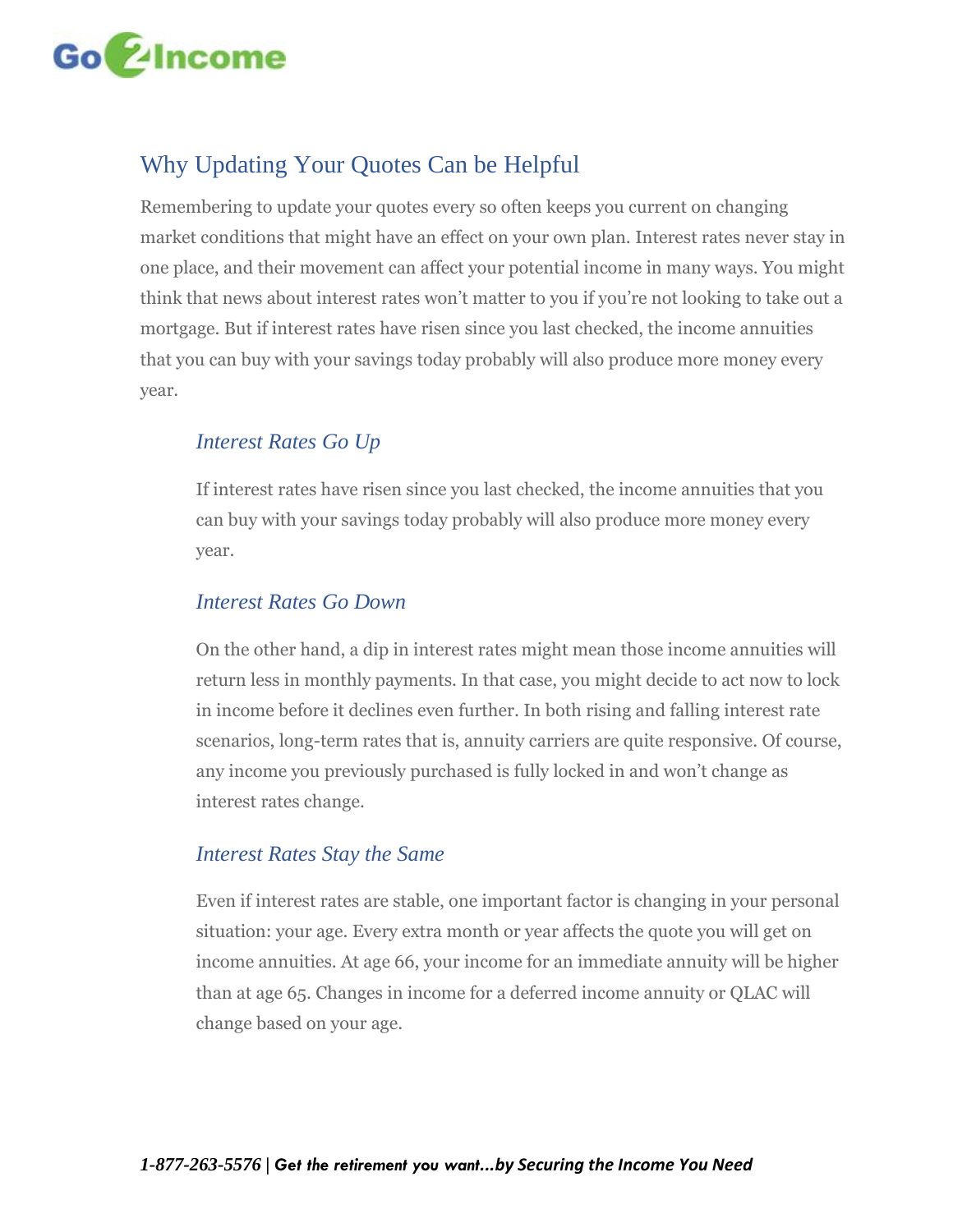

### *New Competitors*

Also, new players constantly evaluate and enter the income annuity market with competitive rates. And some of the current insurance companies in the market that you have done business with may become more competitive. You won't know about the new competitors unless you check a couple of times a year.

# Looking for Income Annuity Quotes when Market Conditions Change

### *Value of Your Savings Accounts*

Like most investors, you might take another look at your stock portfolio in light of the bull market that is in record territory. If you have significantly more money in your account, you could buy an income annuity to lock in those savings for the rest of your life. If that growth is in a rollover IRA or variable annuity, you can purchase without a current tax hit. While we never suggest trying to time the market, no bull market lasts forever. A stock swoon isn't the best time to sell off.

### *Changes in Personal Circumstances*

Knowing how much income your savings can guarantee might be helpful when you experience other changes in your personal financial situation, like receiving an inheritance or facing a large unexpected expenditure. Or if a child moved back home with you. If you recently married and there's a significant difference in age, you may want to lock in income for the younger spouse.

## Information on Other Developments that May be Helpful

Go2Income follows the industry more closely than you do. Go2Income can bring you information in the income annuity world that might coincide with changes in your personal situation. The information can be beneficial in several ways.

### *New Product Features*

Income annuities provide guaranteed income, whether you defer payouts or start them immediately. They allow you to stop worrying about whether you will run out of money before the end of your retirement. In the marketplace, however,